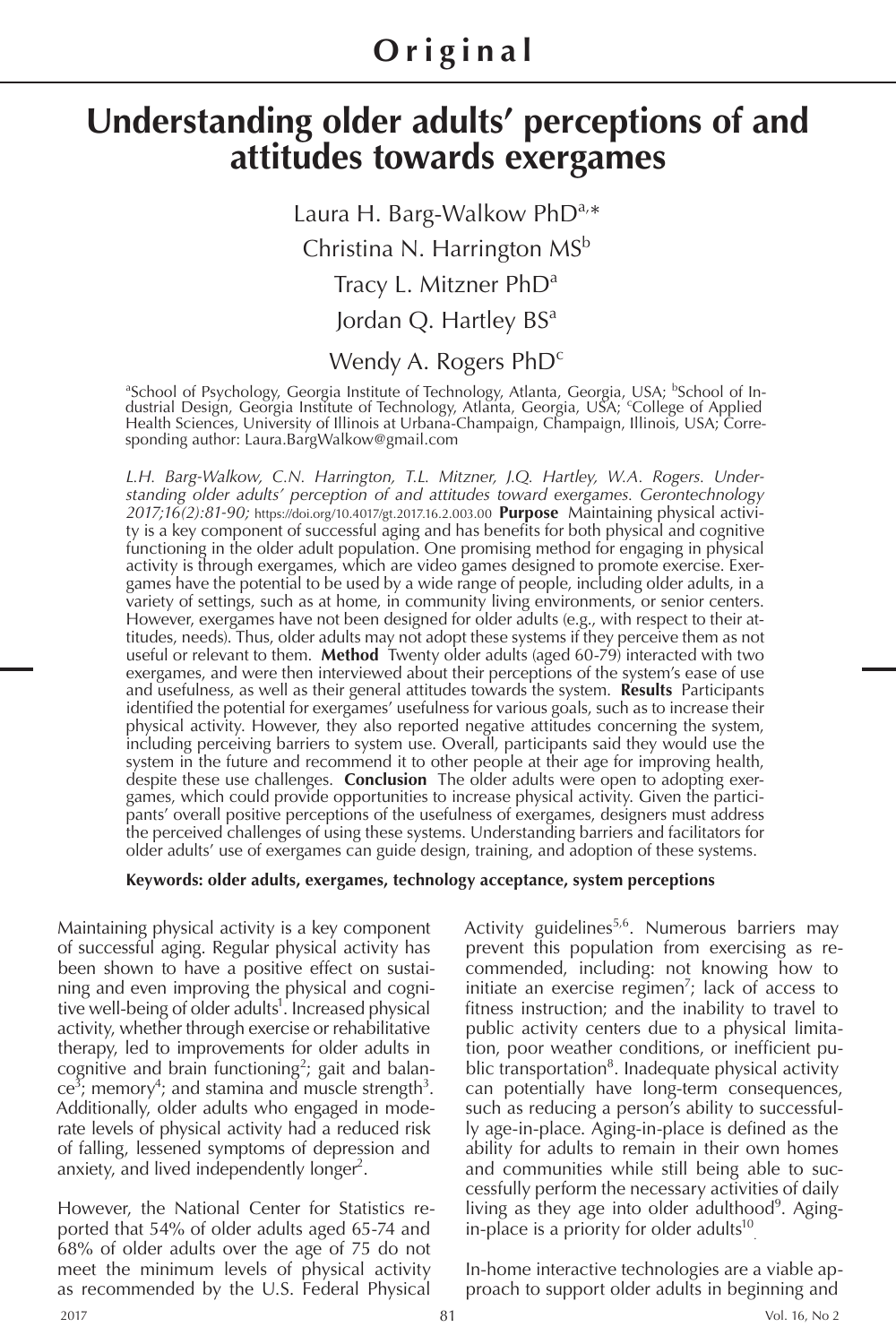maintaining physical exercise regimens. Exertion games (exergames), or interactive gesture-based video games, allow players to engage in physical, cognitive, and exercise-based activities, guiding users through competitive sports, stretching and therapeutic movements, or brain puzzles<sup>11</sup>. Users can play with on-screen avatars or peers in multiplayer mode. These sensor-based systems operate by monitoring an individual's movements and responses to an on-screen avatar, and providing feedback (e.g., error icons, suggested re-alignments, auditory cues) as to whether movements or actions are completed correctly. Game users progress through levels of intensity and complete courses similar to a fitness class without having to physically go to a gym. Easily obtainable platforms for exergames, such as the Nintendo Wii or Microsoft Kinect, present an opportunity to alleviate some of the barriers that older adults face when attempting to exercise or begin a physical therapy regimen.

Older adults could benefit from exergames' physical, cognitive, and exercise-based activities, such as through the application of wellness-focused games targeted to their needs and intere $sts^{12}$ . Researchers have studied the use of in-home exergames as an intervention for improving physical and mental well-being<sup>5,11,13-19</sup> and as a new avenue for older adults' participation in leisure activities<sup>20</sup>. Most typically, these games have been used for social interaction among two or more players<sup>21</sup>. Exergames have also been applied to therapeutic and rehabilitation scenarios for various users including older adults, with outcomes such as improved gait and balance as well as better mental-health-related quality of life<sup>11,13-21</sup>. Exergames increased the level of physical activity of otherwise-sedentary individuals<sup>21</sup>. Additionally, exergames provided considerable cognitive and sociocultural benefits for older adults, such as improved affect, attention, memory, reasoning, self-esteem, and socialization among peers and across generations $8,22-25$ .

Despite the breadth of potential benefits of exergames, older adults may not adopt the systems if they do not perceive them to be useful or if they perceive significant usability challenges. These attitudes drive an individual's acceptance of a technology, which is the precursor of adoption. Technology acceptance has been characterized in the Technology Acceptance Model and its extensions26-28. Components of technology acceptance include attitudinal acceptance, intentional acceptance, and behavioral acceptance<sup>27,29</sup>. One primary factor that influences technology acceptance is perceived ease of use (PEOU), which is "the degree to which a person believes that using a particular system would be free of effort"26. A second influential factor is perceived usefulness (PU), which is "the degree to which a person believes that using a particular system would enhance his or her job performance"26. In a review of studies on studies focusing on usability of exergames for older adults, PEOU and PU were identified as primary explanatory measures $30$ . Other factors contributing to technology acceptance include user confidence, perceptions of technology complexity, and overall enjoyment of the system. Evaluating these metrics is often beneficial to understanding the reasoning for technology adoption and/or abandonment beyond solely investigating the usability of a technology.

Although much is known about the potential benefits and challenges faced by older adults when interacting with exergames, there has been minimal in-depth qualitative research on the attitudes and perceptions of this user population concerning the acceptance and use of these games as a viable means to physical activity. In the recent review of studies investigating usability and acceptance of exergames by older adults, some studies included interviews to gather in-depth acceptance information, but many of these studies were focused on special populations such as stroke victims and war veterans30-32. Additional studies have used interviews, but have focused more on assessing attitudes towards specific exergames as opposed to evaluating more general reasons for long-term adoption of exergame systems as whole $33$ . Information such as the reasons underlying PEOU, PU, and intentions to use exergame systems through both standard measures and in-depth interviews could provide insights into how older adults perceive these games, which can then inform how to facilitate their adoption of exergames.

To understand older adults' perceptions and attitudes towards using exergames, we conducted a mixed-methods study using quantitative and qualitative measures. We assessed participants' perceptions of ease of use, usefulness, and other factors that predict technology acceptance, such as perceived complexity and enjoyment. We also assessed participants' intentions to use exergames. General guidelines for studies using qualitative research of this types are to include minimum 20 participants $34-35$ .

The Microsoft Xbox 360® with Kinect® system was chosen to focus on gesture-based performance in a generally healthy population. Many research studies examining the use of exergames have focused primarily on stroke and injury rehabilitation, using systems such as the Nintendo Wii $\mathbb{D}$  with balance board<sup>30</sup>. Few studies have examined the utility of gesture-based systems for use beyond therapy and rehabilitation, such as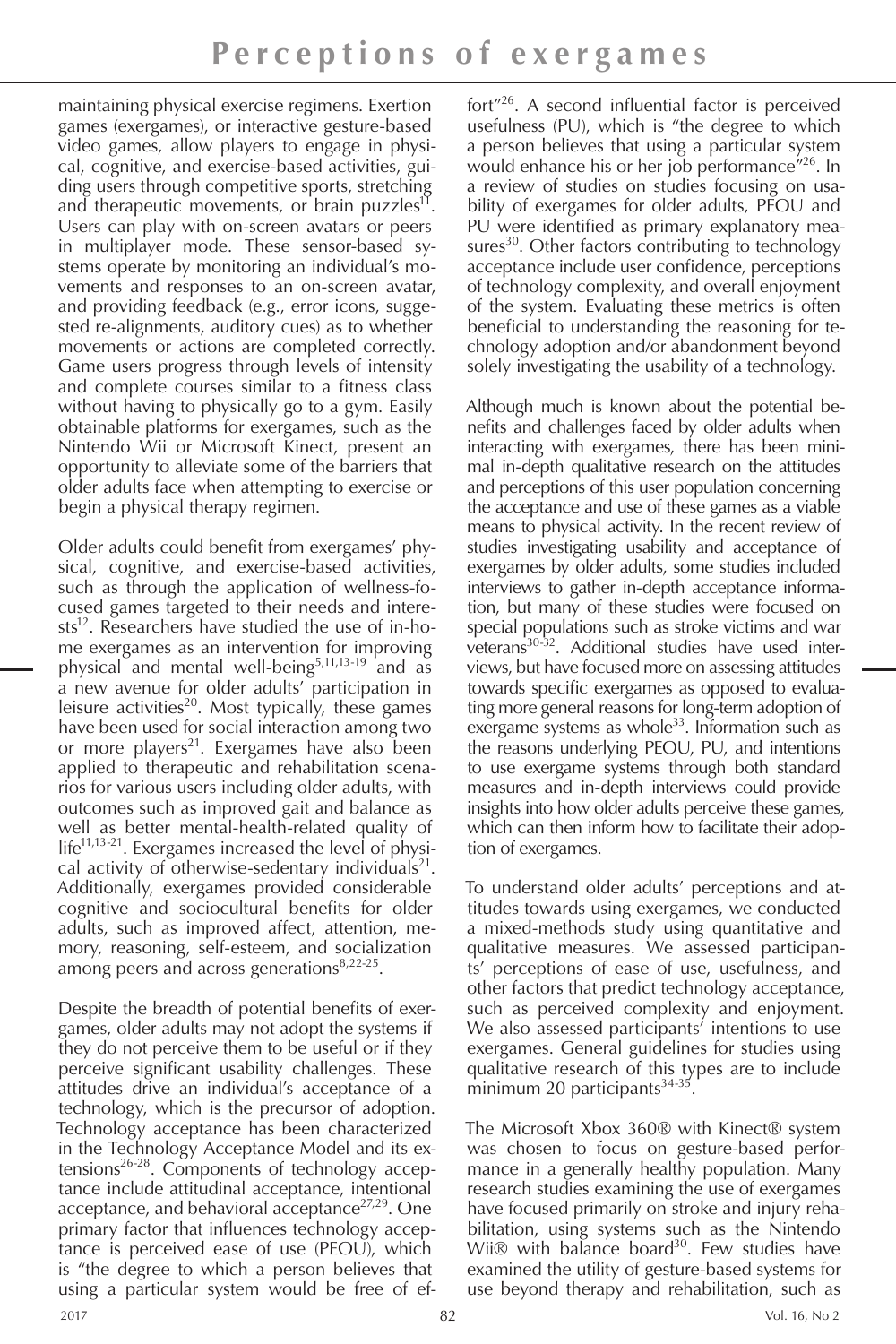leisure and physical activity promotion. Existing gaming platforms and games were researched thoroughly for their relevance to this goal. Researchers contacted current platform and gaming distributors such as Microsoft and GameStop in this assessment. Although there are more current systems and generations of the Xbox 360, such as the Microsoft Xbox One®, researchers were unable to identify appropriate games that met the needs of older adults comparable to Your Shape Fitness Evolved 2012 and Body and Brain Connection. For the reasons of focusing on gesture-based performance for assessing the potential of exergames for improving older adults' physical activity, we determined the Kinect system was the most appropriate for this study. For these reasons, we also believe that study findings when using this platform will generalize to fundamental user experience and attitudes for newer and emerging gesture-based products and systems.

This study aimed to identify key barriers and facilitators to exergame use by addressing the following research questions: What are older adults' perceptions of an exergames system? What factors are driving these perceptions? Additionally, we discuss how these findings can inform future design guidelines of exergames systems for use by the older adult population. Improving design guidelines can ultimately increase adoption of these systems that have the potential to improve physical activity and successful aging. Lastly, we identify the needs for additional support for users who are newer to using exergame systems.

#### **Method Participants**

Participants were recruited from the Human Factors and Aging Laboratory Participant Registry at the Georgia Institute of Technology. All participants were screened for visual, hearing, or motor disabilities that might prevent them from performing the physical movements needed to participate in the study. Screening also ensured participants had no previous experience with the exergame system used in this study.

Twenty-three older adults participated but three were excluded from analyses due to equipment issues experienced while using the exergame system: the Kinect system did not sense the lower body of two of the participants, and the video camera shut off in the middle of the session for the third participant, leading to incomplete data which could not be coded. The 20 participants were community dwelling older adults (aged 60-79, 10 male,  $\dot{M} = 70$ ,  $\dot{SD} = 4.79$ ). Seven of the participants were African American, 1 participant was Asian and the remaining identified as Caucasian. The majority of the participants were

well-educated, with 80% having some college training. Participants rated their general health as "good" to "very good" on a scale of 1=poor,  $3 = \text{good}$ ,  $5 = \text{excellent}$  ( $M = 3.6$ ,  $SD = 0.75$ ).

Participants had a general technology breadth score mean of  $23.85$  ( $SD = 5.93$ ), which indicates moderate technology use<sup>36</sup>. In terms of the technology of video games, 50% of participants previously had used a console video game system. Most participants (70%) had experience with PC-based or mobile video games (e.g. Tetris, Candy Crush, Solitaire).

## **Materials**

#### *Exergame system*

The platform for this study was the Microsoft Xbox 360® with Kinect® system. Participants interacted with two programs: Body and Brain Connection $37$ and Your Shape Fitness Evolved<sup>38</sup>. These programs were chosen because they include components of light physical activity. The Body and Brain Connection program incorporates both physical and mental exercises, while the Your Shape Fitness Evolved program is a beginners' Tai Chi routine.

#### *Script for guiding exergame system use*

To ensure consistency across participants, the researchers followed a script with tasks, instructions, and hints. Hints were developed for every task but provided to participants only when errors were made.

## *Background questionnaires*

The Health and Demographics Questionnaires assessed participants' overall health and collected background information including age, gender, race, and education as well as any vision, hearing, or mobility limitations<sup>39</sup>. The Technology Experience Questionnaire assessed use and familiarity with various technologies<sup>36</sup>. An adapted Video Game Experience questionnaire<sup>40</sup> assessed level of familiarity with video games and the participants' gaming habits.

#### *Exergame acceptance questionnaires*

Two questionnaires adapted Technology Acceptance Model scales of  $PEOU^{27}$  and  $PU^{26}$ . The first assessed perceived ease of use (PEOU) using 5 items: (1) I found the system easy to use, (2) I found the system flexible for me to interact with, (3) It was easy for me to become skillful at using the system, (4) I found it easy to get the system to do what I wanted it to do, and (5) Learning to operate the system was easy for me. These items were assessed on a 7-point Likert scale, ranging from 1-strongly disagree to 7-strongly agree.

The second questionnaire used the same scale to assess perceived usefulness (PU) with five items: (1) My interaction with the system was clear and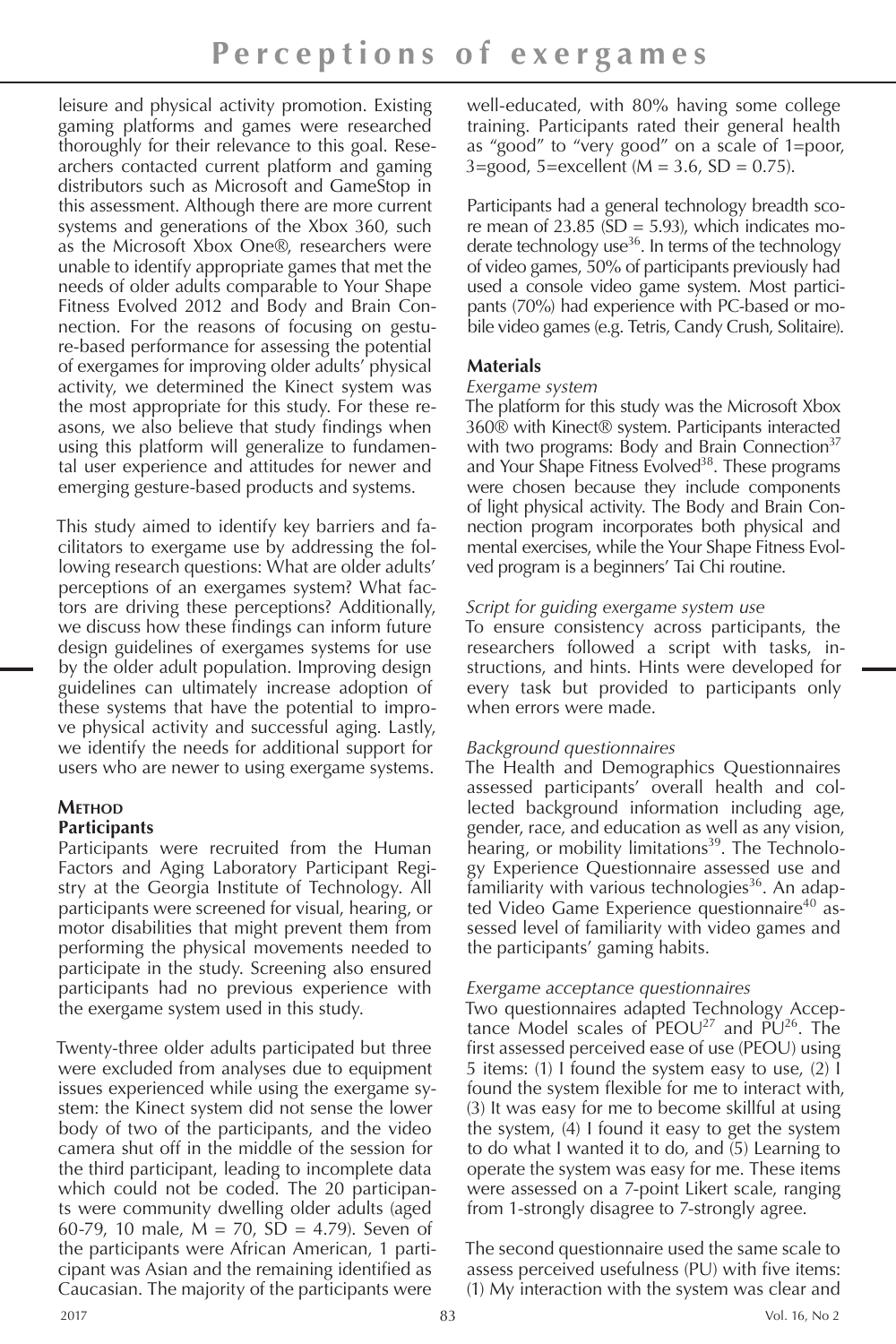understandable, (2) I would find the system useful in my daily life, (3) Using the system in my daily life would make me more physically active, (4) Using the system would make it easier for me to be physically active, and (5) Using the system would improve my daily life.

A third questionnaire assessed overall experience with the exergame system and included six items: (1) I found the system unnecessarily complex, (2) I think that I would need the support of a technical person to be able to use this system, (3) I found the various functions in this system were well integrated, (4) I thought there was too much inconsistency in this system, (5) I felt very confident using the system, and (6) I needed to learn a lot of things before I could get going with this system. These items were assessed on a 5-point Likert scale, ranging from 1-strongly disagree to 5-strongly disagree.

#### *Additional questionnaires*

Program-specific satisfaction questionnaires were administered for both programs (Body and Brain Connection, Your Shape Fitness Evolved) to assess participant satisfaction with the two programs. Participants also completed a questionnaire adapted from the System Usability Scale<sup>41</sup> that measured the usability of the system. The results of these questionnaires are not presented in this paper due to issues of reliability with the scale adaptation.

#### *Semi-structured interview script*

Participants were interviewed to assess their attitudes and opinions about each program and their experience with the overall system. They were asked to explain what they liked and did not like about a program. Additionally, they were asked if they would have benefited from additional help or instruction throughout the program and how they would have liked this help presented.

## **Procedure**

The assessment took place at the Georgia Tech Aware Home, a research facility that simulates an authentic home environment (http://www.awarehome.gatech.edu/). Prior to arriving at the Aware Home, participants were mailed and asked to complete the Health and Demographic Questionnaire, Technology Experience Questionnaire, and Video Game Experience Questionnaire. Participants gave consent to participate in the study in accordance with the Georgia Institute of Technology's Institutional Review Board policies and practices. Two video cameras recorded the participants during their interaction with the exergame system to accurately code participants' actions. One camera was placed in front of the participant; the other camera was placed behind the participant. Participants then began one of two programs, *Body and Brain*  Connection<sup>37</sup> or Your Shape Fitness Evolved<sup>38</sup>.

Participants were assessed individually and were assigned a program order so that 50% completed Body and Brain Connection first. Tasks included turning on the Xbox system, loading the disc, starting the program, playing the program, reviewing the results of the program, ejecting the disc, and turning off the Xbox system Researchers provided hints related to the task being completed when initial errors were made. Initial errors, hints, and error corrections were coded for analysis. After completing the first program, participants were given program-specific satisfaction questionnaires and were interviewed about the program. Participants then followed the same procedure for the second program. After completing both exergame programs, participants were given exergame perception questionnaires concerning overall system measures and were asked about their attitudes and opinions in regard to the overall system. All interview responses were audio recorded for later transcription.

## **Results**

Portions of the exergame perception questionnaire data were previously reported<sup>42</sup>, including the range of ratings for Perceived Ease of Use and Perceived Usefulness of these systems. Usability challenges were also reported. In this paper, we present additional qualitative data to enhance understanding of these ratings as well as additional measures that were not previously reported.

## **Perceived Ease of Use (PEOU)**

PEOU is an index of a person's perception of how much or how little effort is required to use a system. The majority of participants' responses indicated that they perceived exergames to be moderately easy to use (mode = somewhat agree), although a third of the responses indicated that they 'somewhat' to 'strongly' disagreed with the ease of use statements (*Figure 1*). These ratings were likely influenced by the challenges and barriers participants encountered in using the system. There was a range of responses, which illustrate the value of qualitative data to understand the reasons underlying these ratings.



*Figure 1.* Percentage of participants' responses to the five PEOU questions on a scale of strongly disagree to strongly agree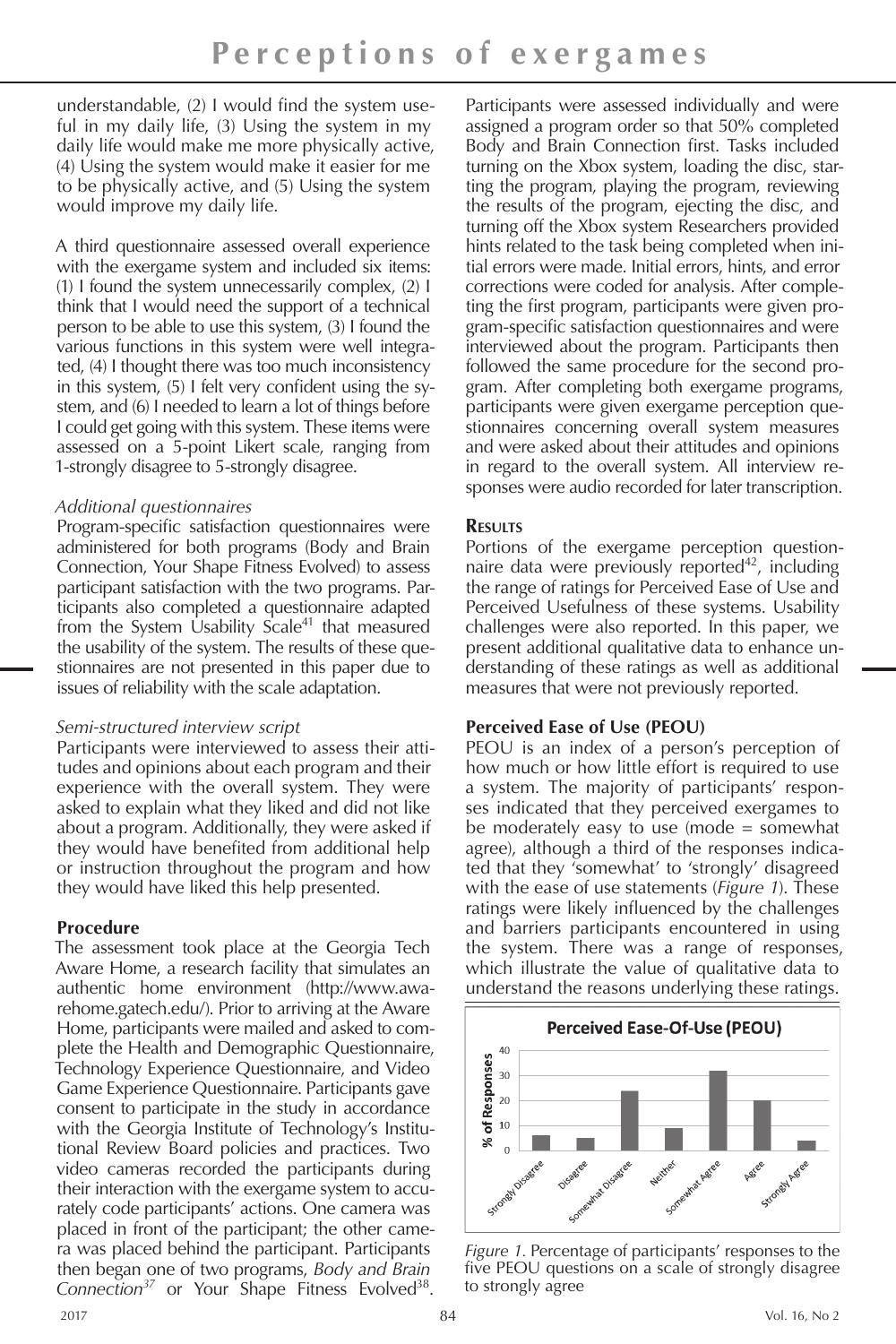The interview data provide insights into the quantitative ratings. We used a thematic analysis approach to identify themes that represented the reasons driving participants' attitudes<sup>43</sup>. Participants (15 of the 20) reported a variety of reasons as to why people may not want to or be able to use the exergame system. Reasons were related to the person (e.g., four respondents mentioned barriers related to physical limitations), the system (e.g., two respondents mentioned poor instructions), as well as the person-system interaction (e.g., two respondents each mentioned effort, frustration, and intimidation). For example, one participant mentioned that older adults might be "physically or mentally unable to [use the system]". Another participant mentioned that the system was "unnecessarily complex or fast-paced". Demonstrating frustration with the system, one participant would not recommend the system to others because they "would not be willing to invest the time or the feeling of ignorance into going back and trying to figure out what to do. They have lives". Overall, these findings suggest that PEOU may be improved by implementing design changes to improve usability for older adults, as well as providing additional instruction/training.

## **Perceived Usefulness (PU)**

PU in this context indicates perceptions of how much using a system will enhance engagement in physical activity. The majority of participants' responses were generally positive, rating the exergame system as having moderate-to-high PU (mode = agree; *Figure 2*). These ratings indicate that participants believed the system would be useful for achieving various goals, such as increasing physical activity.

We examined the interview data to understand the reasons driving these positive perceptions. When asked about potential benefits of using an exergame system, almost all participants thought using the system could increase activity and reduce barriers to being active. One participant



*Figure 2.* Percentage of participants' responses to the five PU questions on a scale of strongly disagree to strongly agree.

stated that "[the system] would be helpful for senior citizens to get more active and use their brains more and use the workout more". Physical activity was identified by 17 of the 20 participants as the main benefit of using the system.

In addition to physical exercise, 8 of the 17 participants identified mental exercise as a key benefit. For example, one participant stated, "[the system]'s something that would keep me active and keep me thinking". Six participants noted that exergames could lead to improvements in general health (e.g., weight, flexibility). Other perceived positive cognitive outcomes of using the system included challenging themselves and learning, each of which was mentioned by two participants. Ultimately, the depth and breadth of participants' identification of multiple avenues for exergames' usefulness supports the potential of exergames for positive physical, mental, and cognitive outcomes.

## **Intentions to Use or Recommend**

Most participants said they would use the system in the future (n=15) and would recommend it to others (n=16). The majority of participants indicated they would use the system to increase their levels of physical activity (Figure 3). Additionally, when participants were asked whether they would use the system for fun, the majority responded positively (n=18; *Figure 4*).

The most common reason participants reportedly would use the system was for physical activity, a statement also supported by questionnaire data (*Figure 3*). Five of the twenty participants said they would use the system in place of other exercise (e.g., two participants would prefer to exercise at home instead of having to go elsewhere to exercise). Two participants noted that the system could provide a workaround for current barriers to exercise (e.g., poor weather). One participant stated that being able to exercise in private using the system would reduce embarrassment associated with working out in front of other people. Other reasons for using the system that were mentioned by at least two participants included perceptions that the system would be: a positive new experience, fun, helpful, cognitively stimulating, and less physically demanding in the face of age-related motor changes. For example, one participant stated that, "[The system]'s different, it's new, it's something that would keep me active and keep me thinking". Interestingly, three participants said physical exercise was the reason they did not intend to use the system; they would rather participate in alternative exercise activities (e.g., outdoor activities) over using the system.

The main reason participants intended to recomm-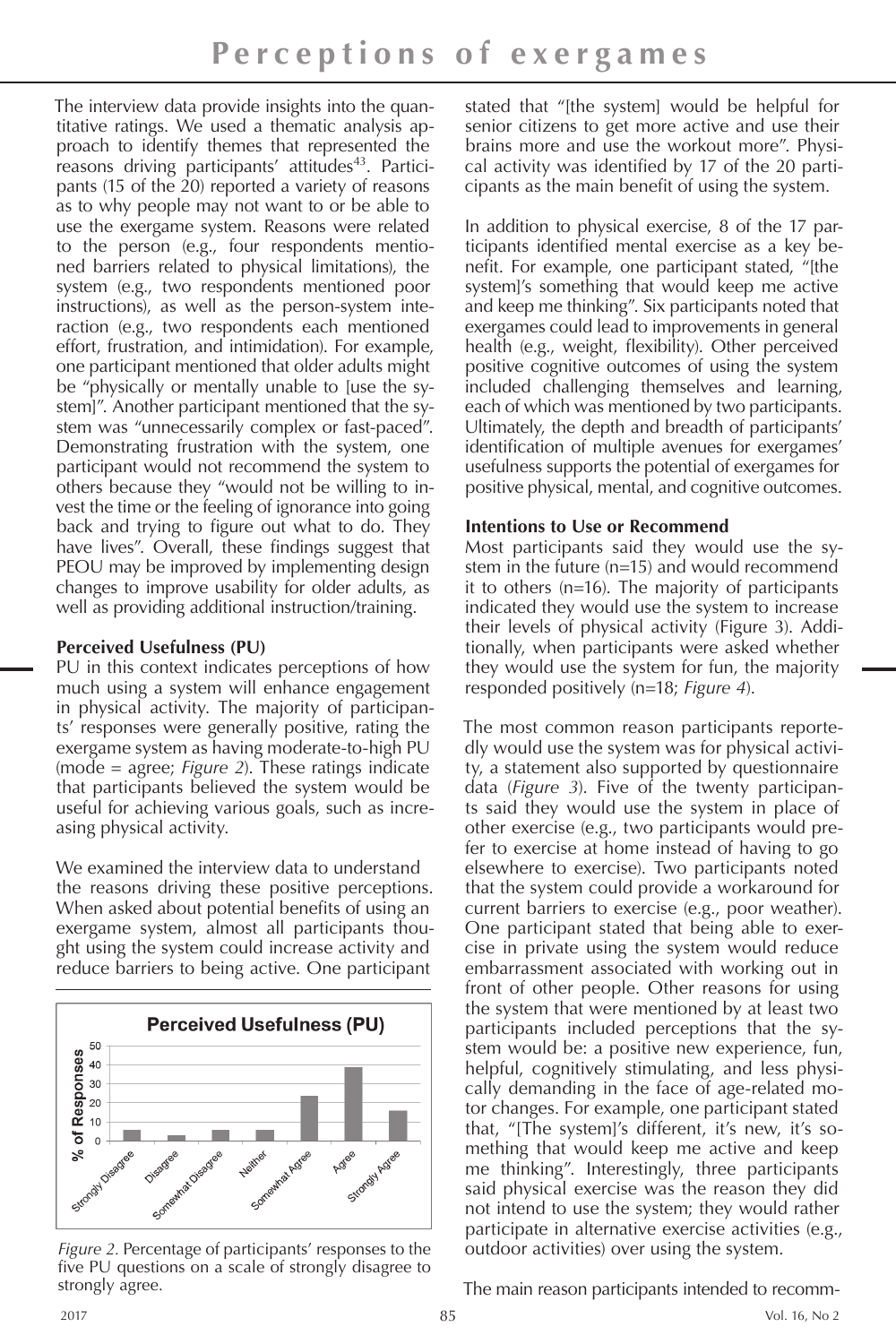

*Figure 3.* Participants' responses to the statement "I would use the system to increase my level of physical activity" on a scale of strongly disagree to strongly agree



*Figure 4.* Participants' responses to the statement "I would use the system for fun" on a scale of strongly disagree to strongly agree

end the system to other older adults was similar to why they would use it themselves; namely, for cognitive and physical benefits. Of the 15 participants who identified these benefits, 7 mentioned both cognitive and physical benefits, 5 mentioned cognitive benefits only, 2 mentioned physical benefits only, and 1 mentioned general benefits. For example, one participant stated that, "[the system] would be helpful for senior citizens to get more active and use their brains more and workout more". Other reasons that were mentioned by at least two participants included perceptions that the system would be: social, fun, helpful, involve learning, and less physically demanding in the face of age-related motor changes. However, 2 participants noted that older adults who have physical limitations (e.g., wheelchair users) may not be able to use some programs, so they would not recommend the system for them. Additionally, five participants mentioned that potential frustration using the system would limit their recommendations.

Overall, participants reported that they would use the system themselves and recommend the system to others, which corresponds to their overall high ratings of PU. The main perceived advantages of using the system were physical and cognitive benefits, as noted by a high number of participants. Although participants generated multiple perceived benefits to the system, some participants noted challenges (e.g., alternative physical activity preferences, frustration using the system). Nevertheless, the majority of participants rated PU as high.

### **General System Perceptions**

When participants were asked about their attitudes towards the system after interacting with two programs, they were satisfied with the exergame system overall *(Figure 5).* Similarly, the vast majority of participants enjoyed using the exergame system *(Figure 6)*. Both of these measures demonstrated positive attitudes towards the system, with very few participants in disagreement. When asked if they could change anything about the system, half of the participants said they would not change anything. Of the 10 participants who would change something about the system, 5 identified the need for clearer instructions.

Despite these generally positive attitudes towards the system, participants varied in confidence about their abilities to actually use the system *(Figure 7)*. The modal response to the statement of "I felt very confident using the system" was 'Disagree'. Participants' opinions varied in: (a) whether they thought they would need technical support



*Figure 5.* Participants' responses to the statement "I am satisfied with the system as a whole" on a scale of strongly disagree to strongly agree



*Figure 6.* Participants' responses to the statement "The system is enjoyable to use" on a scale of strongly disagree to strongly agree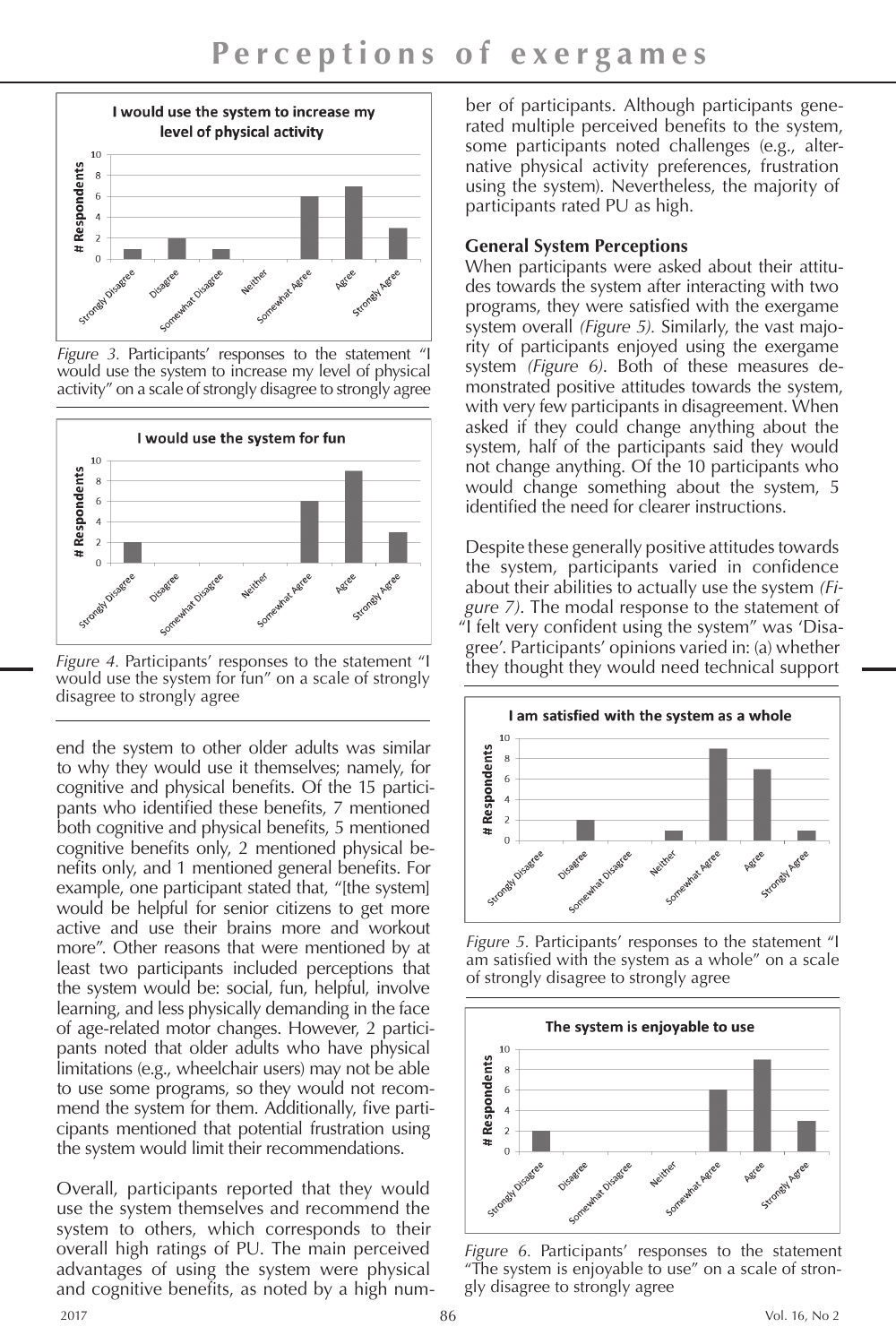to successfully use the system, with the modal response being that they agreed they would need this support *(Figure 8)*; and (b) whether they thought they needed to learn a lot prior to beginning use the system *(Figure 9)*. Perhaps related to their range of expressed confidence and desired support, participants also varied in their judgments of system over-complexity, with more participants viewing the system as unnecessarily complex than not *(Figure 10)*.

In summary, older adults were generally positive in terms of perceptions of exergames' usefulness (e.g., physical and cognitive benefits) as well as their overall enjoyment of interacting with the system. There were many underlying reasons driving these perceptions, mostly focused on how the exergame system could improve engagement in a variety of activities from the home. However, the participants varied in their perceptions of how easy the exergame system was to use. General perceptions about their ability to use the system (e.g., technical support, learning needs, complexity) were very mixed, indicating that more work is needed to increase older adults' confidence in being able to use exergames on their own.



*Figure 7.* Participants' responses to the statement "I felt very confident using the system" on a scale of strongly disagree to strongly agree



*Figure 8.* Participants' responses to the statement "I think that I would need the support of a technical person to be able to use this system" on a scale of strongly disagree to strongly agree



*Figure 9.* Participants' responses to the statement "I needed to learn a lot of things before I could get going with this system" on a scale of strongly disagree to strongly agree



*Figure 10.* Participants' responses to the statement "I found the system unnecessarily complex" on a scale of strongly disagree to strongly agree

#### **Discussion**

Exergames are a promising method for enabling older adults to engage in physical activity, which is a key component of successful aging<sup>1,9</sup>. Exergames have been used as a supplement for, or as a primary source of, physical activity and leisure engagement for older adults $10,13-21$ . These systems can be employed in a range of settings (e.g., nursing facilities, assisted living environments, private homes, physical therapy offices) to allow access, social support, and feedback for multiple individuals to improve their physical activity. However, the majority of exergame programs were not designed considering the older adult population. If exergame programs do not adequately support the goals, capabilities, and preferences of older adults they will likely not adopt them as a physical activity intervention, even if the programs are considered useful.

The goal of this study was to understand how older adults perceive the ease of use and usefulness of gesture-based systems, as well as their general attitudes towards the system, all of which can affect their adoption of that technology<sup>27,29</sup>. Future work should assess long-term behavioral acceptance and technology use.

This study used measures from known technology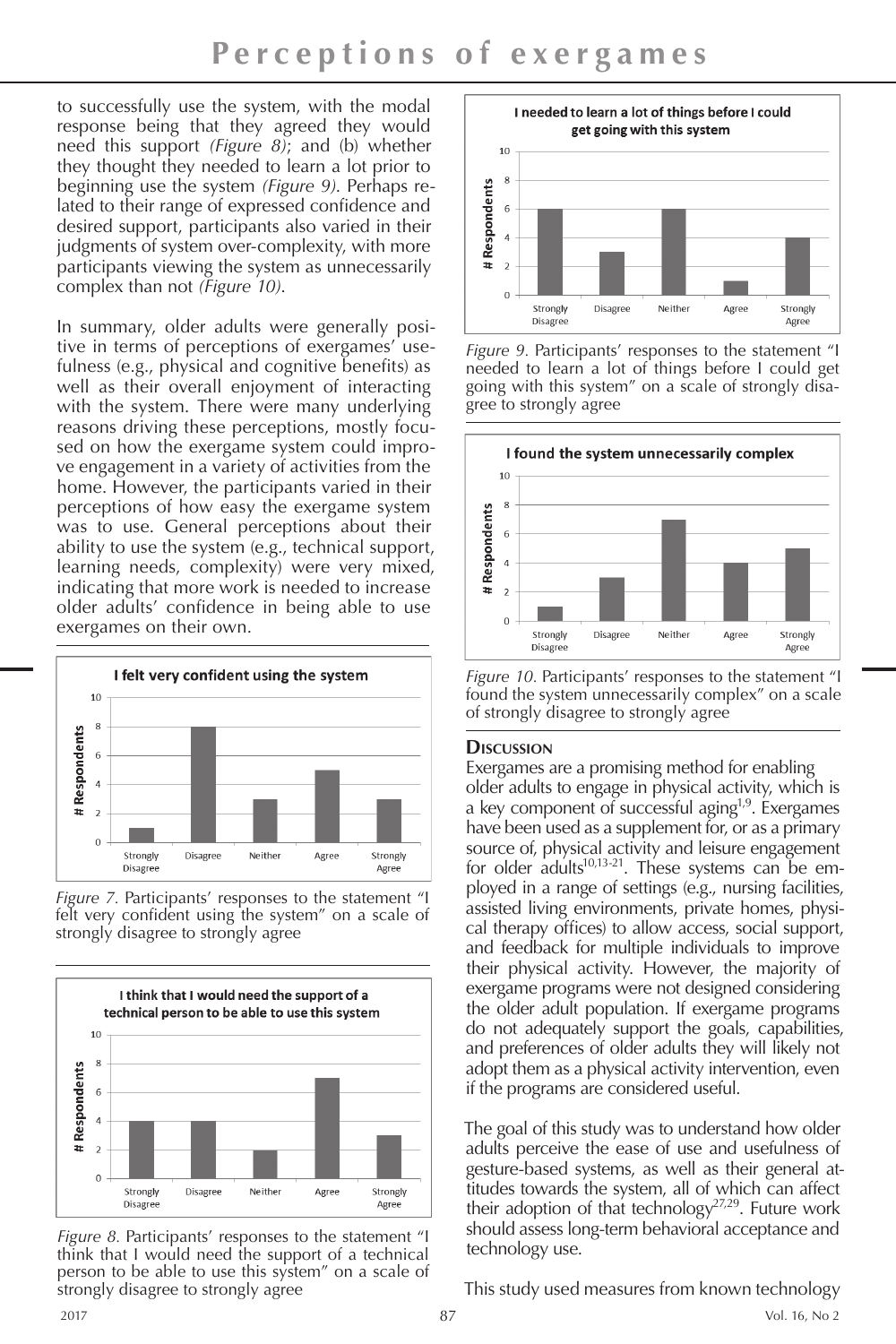acceptance models; however, unlike other studies, we supplemented these measures with additional questionnaires (e.g., perceived complexity) as well as with qualitative data from interviews to provide insights into the basis for their technology acceptance ratings. These data can guide design for older users for next-generation designs, supplementary instructions, and system support aids.

Participants in this study recognized and appreciated the potential of exergames for increasing physical activity, among a wide range of other benefits. Even though participants faced performance challenges using the system and only perceived it as moderately easy to use, they overwhelmingly intended to both use the system and recommend it to other older adults. Participants were generally optimistic about the exergame system's usefulness. They identified a range of benefits of using the system. Physical activity\_ although a frequently identified benefit\_was only one aspect of the usefulness of exergame systems. For example, these programs were viewed as fun, helpful, social, cognitively stimulating to use, and good for improving general health.

The present findings provide information about the potential barriers to use by older-related to their self-confidence and concerns about difficulties using the exergames. Family members, healthcare professionals, exercise instructors, and staff in senior communities, among others, can use this information to introduce exergames to older adults. For example, if an activities director at a senior living facility looking for ways to increase residents' physical activity level could use exergames and specifically highlight its facilitators, such as it being a good exercise option on a rainy day and a good way to promote socialization. Additionally, recognizing that barriers to exergames include confusion and intimidation, staff members could ensure that someone was present to assist with using these games. Ultimately, the support network around an older adult can leverage the factors influencing acceptance of exergames to improve adoption.

The main reason participants did not intend to use the system was that they preferred to complete alternative physical activities (e.g., walking, biking). However, perceptual, motor, and cognitive changes as people age restricts some older adults' ability to perform these other activities. Exergames could be used to supplement alternative activities and provide increasing support over time.

In their current design, Kinect-based exergames were not perceived by older adults as easy to use, despite other studies finding positive perceptions of ease of use with PEOU. The majority of the partici-

pants did not feel confident using the system, despite having moderate to high positive attitudes about the usefulness of exergame systems. Furthermore, a quarter of the participants stated that frustration using the system would limit their recommendations for others to use the system, thus suggesting a need to address system usability as a direct contributing factor to intention to adopt these systems. Addressing these perceptions and attitudes through system support may improve user confidence and reduce frustration. Such support materials may also help to reduce the performance errors that we document $ed^{42}$ . Improving usability of the system through training or system redesign could increase perceived ease of use, which in turn could increase initial and continued adoption of the system.

A future direction for the design and development of exergames is enabling usability for individuals with a range of motor, cognitive, and perceptual capabilities and limitations (e.g., allowing seated game play). This could be accomplished by utilizing principles of universal and inclusive design (designing considering the abilities and potential limitations of all users). The participants in this study had self-assessed good to very good health overall, and were screened for visual, hearing, or motor disabilities that might prevent them from performing the physical movements needed to participate in the study. The general population of older adults includes a greater range of health and wellness (e.g., wheelchair users), which may reduce the capability of some to use the current system (e.g., motions requiring full body movements). By applying universal design principles such as better perceptible information, higher tolerance for error, and lower physical effort<sup>44</sup>, exergame systems would be accessible to a wider range of users.

Understanding the challenges experienced during older adults' interaction with exergame systems also suggests a need for the design of training and support materials to aid in the use of these systems. Future work could include improving the design of system support, such as having in-game help tutorials, reducing the complexity of on-screen instructions, and designing navigation controls that consider the reduced dexterity and motor control of older adults and other users with impairments. Additionally, supplementary materials that accompanied the system could be beneficial to older adults for initial learning of the system and as a reference guide for continued use. In particular, there are opportunities for addressing gesture performance needs. Training materials such as a quick-start user guide could aid users in understanding gesture controls and provide helpful tips in beginning and navigating through a game. This solution could reduce frustration and complexity, and enhance potential benefits. By utilizing principles of universal and inclusive design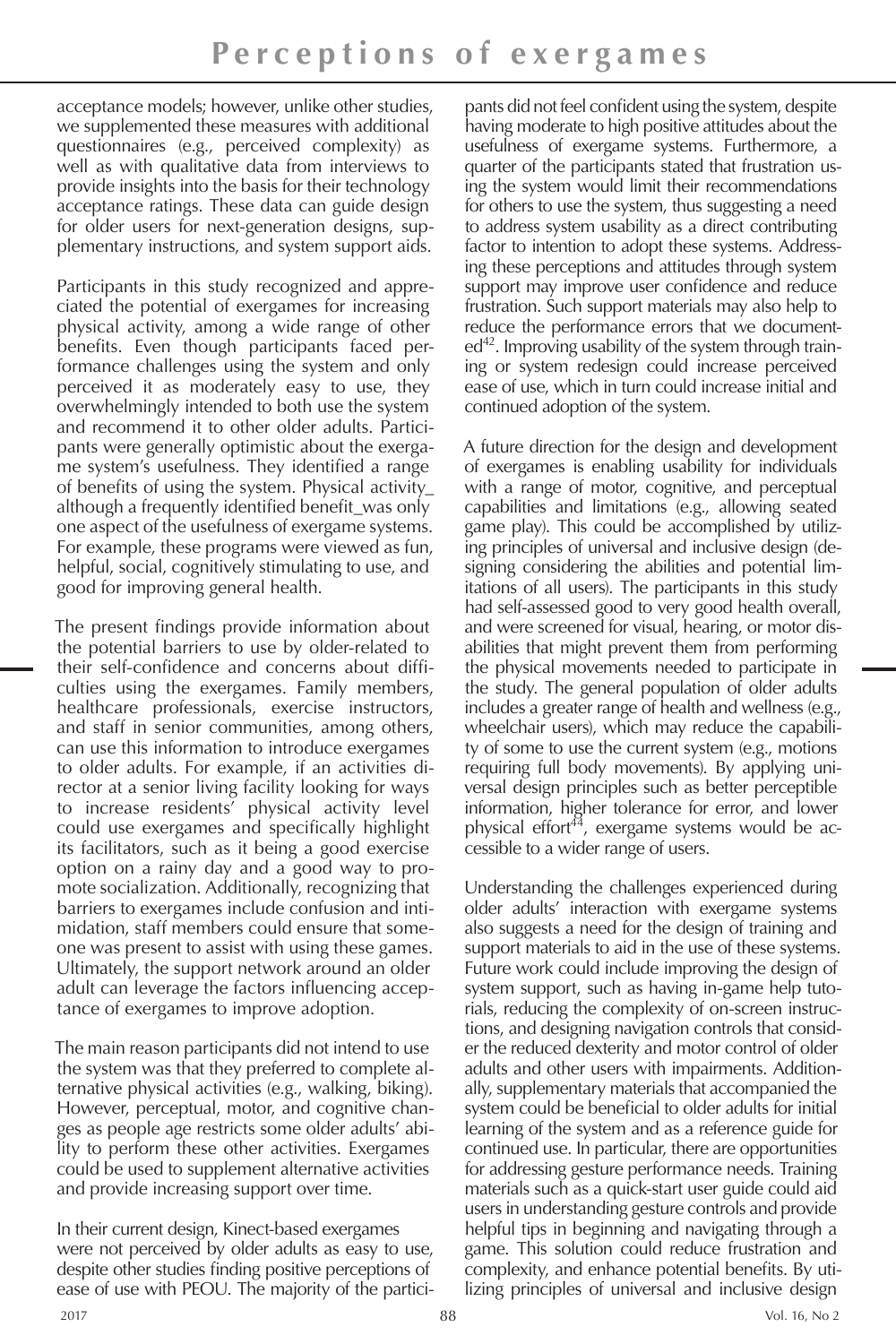and providing adequate training guides, researchers and designers can improve the ease-of-use of exergame systems, thus making them more enjoyable for the end user and more likely to be used $45$ . Given the range of corroborating information from mul-

## **Acknowledgements**

This research was supported in part by a grant from the National Institutes of Health (National Institute on Aging) Grant P01 AG17211 under the auspices of the Center for Research and Education on Aging and Technology Enhancement (CREATE; www.create-center.org). We also would like to acknowledge the National Institute on Disability and Rehabilitation Research (Department of Education) Grant H133E130037 under the auspices of the Rehabilitation and Engineering Research Center on Technologies to Support Successful Aging with Disability (TechSAge; www.techsage.gatech.edu). Portions of these data were presented at the Human Aspects of IT for the Aged Population Conference (Los Angeles, August 2015) and appear in the proceedings of that conference (Harrington et al., 2015).

## **References**

- 1. Center for Disease Control and Prevention. Physical Activity and Health: A Report from the Surgeon General, 1999. National Center for Chronic Disease Prevention and Health Promotion, Division of Nutrition and Physical Activity. Retrieved November 15, 2015 from http://www.cdc.gov/nccdphp/sgr/olderad.htm
- 2. Bherer L, Erickson KI, Liu-Ambrose T. A review of the effects of physical activity and exercise on cognitive and brain functions in older adults. Journal of Aging Research 2013;2013(9):1-8; https://doi. org/10.1155/2013/657508
- 3. Sherrington C, Tiedemann A, Fairhall N, Close JCT, Lord SR. Exercise to prevent falls in older adults: An updated meta-analysis and best practice recommendations. New South Wales public health bulletin 2011;22(4):78-83; https://doi.org/ 10.1071/NB10056
- 4. Lautenschlager NT, Cox KL, Flicker L, Foster JK, van Bockxmeer FM, Xiao J, Greenop KR, Almeida OP. Effect of physical activity on cognitive function in older adults at risk for Alzheimer disease: a randomized trial. Jama 2009;300(9):1027-1037; https://doi.org/ 10.1001/jama.300.9.1027
- 5. Pigford T. Feasibility and Benefit of Using the Nintendo Wii Fit for Balance Rehabilitation in an Elderly Patient Experiencing Recurrent Falls. Journal of Student Physical Therapy Research 2010;2(1):12-20
- 6. Schiller J, Lucas J, Peregoy J. Summary health statistics for U.S. adults: National Health Interview Survey 2011, 2012. National Center for Health Statistics. Vital and Health Statistics, 10(256)
- 7. Klompstra L, Jaarsma T, Strömberg A. Exergaming to increase the exercise capacity and daily physical activity in heart failure patients: a pilot study. BMC Geriatrics 2014;14(1):119-127; https://doi.org/10.1186/1471- 2318-14-119
- 8. Velazquez A, Martinez-Garcia A, Favela J, Hernandez A, Ochoa S. Design of exergames with the collaborative participation of older adults. Proceedings of the 2013 IEEE 17th International Conference on Com-

tiple sources (e.g., usability assessment, questionnaires, interviews), it is clear that exergames have the potential to support older adults with a range of activities (e.g., physical, mental), which can in turn lead to successful aging.

puter Supported Cooperative Work in Design. Whistler, Canada 2013;pp 521-526; https://doi.org/10.1109/ CSCWD.2013.6581016

- 9. Bayer AH, Harper L. Fixing to Stay: A National Survey on Housing and Home Modification Issues—Executive Summary. American Association of Retired Persons. 2000; Retrieved from: https://assets.aarp.org/ rgcenter/il/home\_mod.pdf
- 10. Gitlin LN N. Conducting research on home environments: Lessons learned and new directions. The Gerontologist 2003;43(5):628-637; https://doi. org/10.1093/geront/43.5.628
- 11. Schoene D, Lord SR, Delbaere K, Severino C, Davies TA, Smith S. A Randomized Controlled Pilot Study of Home-Based Step Training in Older People Using Videogame Technology. PLoS ONE 2013;8(3):e57734; https://doi.org/10.1371/journal.pone.0057734
- 12. Entertainment Software Association of Canada. Essential Facts about the Canadian Computer and Video Game Industry, 2009. Retrieved November 23, 2015 from http://www.theesa.ca/documents/EssentialFacts2009EN.pdf.
- 13. Nawaz A, Waerstad M, Omholt K, Helbostad JL, Vereijken B, Skjaeret N, Kristiansen L. Designing simplified exergame for muscle and balance training in seniors: A concept of out in nature. Proceedings of the 8th International Conference on Pervasive Computing Technologies for Healthcare. ICST (Institute for Computer Sciences, Social-Informatics and Telecommunications Engineering), Oldenburg, Germany, 2014 May 20;pp 309-312; https://doi.org/10.4108/icst. pervasivehealth.2014.255269
- 14. Rosenberg D, Depp CA, Vahia IV, Reichstadt J, Palmer BW, Kerr J, Norman G, Jeste DV. Exergames for subsyndromal depression in older adults: A pilot study of a novel intervention. American Journal of Geriatric Psychiatry 2010;18(3):221-226; https://doi. org/10.1097/JGP.0b013e3181c534b
- 15. Bieryla KA, Dold NM. Feasibility of Wii Fit training to improve clinical measures of balance in older adults. Clinical Interventions in Aging 2013;8(1):775-781; https://doi.org/10.2147/CIA.S46164
- 16. Araullo, J, Potter, LE. Promoting physical activity in seniors: Future opportunities with emerging technologies. Proceedings of the 2016 ACM SIGMIS Conference on Computers and People Research 2016;57- 64; https://doi.org/ 10.1145/2890602.2890616
- 17. Bird ML, Clark B, Millar J, Whetton S, & Smith S. Exposure to "Exergames" Increases Older Adults' Perception of the usefulness of technology for improving health and physical activity: A pilot study. JMIR Serious Games 2015 Jul-Dec;3(2); https://doi. org/10.2196/games.4275
- 18. Hasselmann V, Oesch P, Fernandez-Luque L, & Bachmann S. Are exergames promoting mobility an attractive alternative to conventional selfregulated exercises for elderly people in a rehabilitation setting?